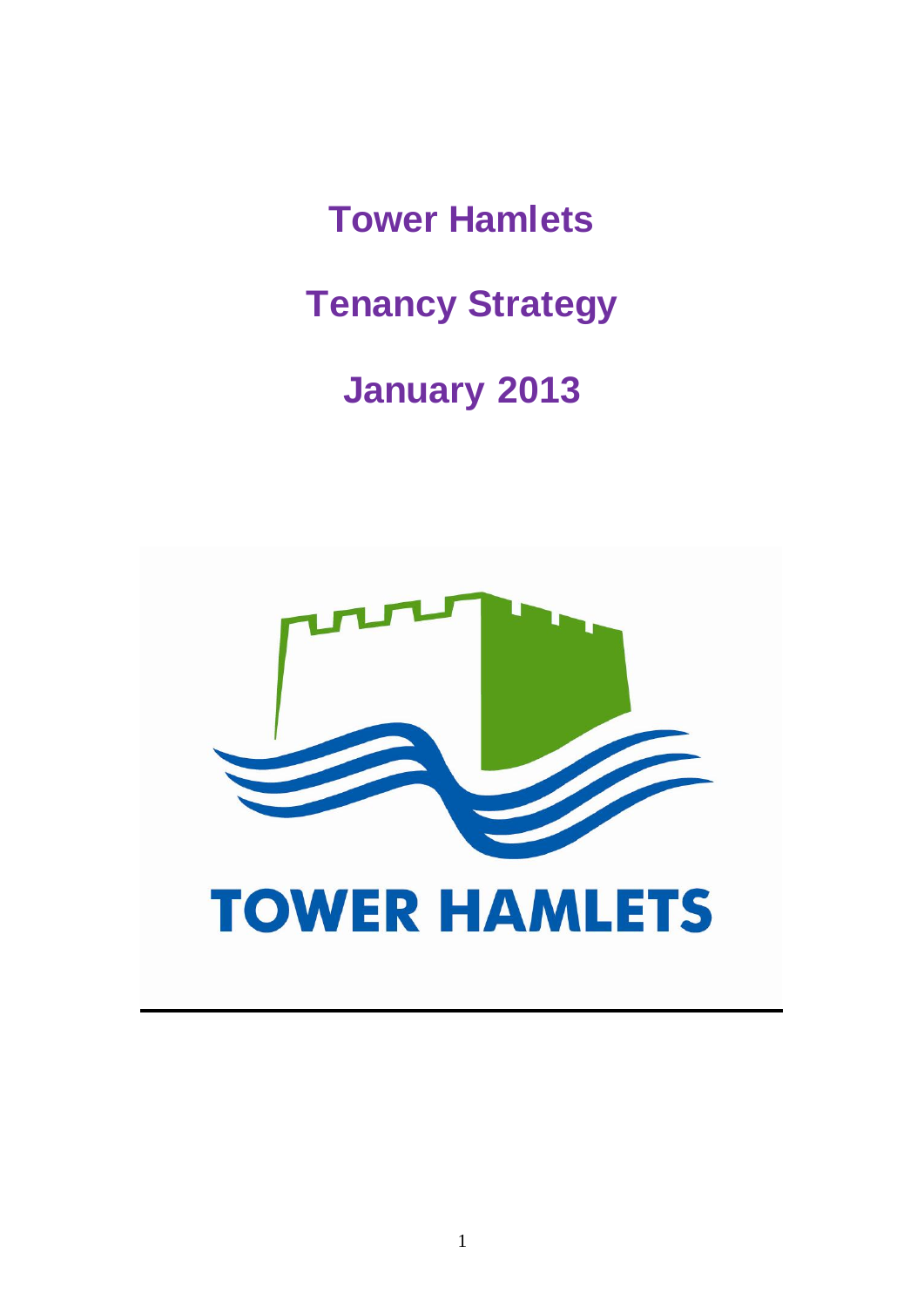# **Tower Hamlets Tenancy Strategy**

Tower Hamlets' Tenancy Strategy seeks to ensure that the Council and Registered Housing Providers work effectively in partnership to meet the Council's strategic housing priorities.

The strategy is set out under four headings which are the high-level matters to which Registered Providers must have **due regard** to under the Localism Act in formulating their tenancy policies

- 1. The kinds of tenancies they grant,
- 2. The circumstances in which they will grant a tenancy of a particular kind,
- 3. Where they grant a tenancy of a certain term, the lengths of the term, and,
- 4. The circumstances in which they will grant a further tenancy on the coming to an end of an existing fixed-term tenancy.

In addition, the tenancy strategy sets out advice in three further areas:

- 5. The expectations the Council has in term of advice and support to tenants where a further tenancy is not granted
- 6. The Council's policy on affordable rents
- 7. Monitoring and review of the tenancy strategy.

# **1. The kinds of tenancies granted by Registered Providers in Tower Hamlets**

# **1.1 Tower Hamlets Homes**

It will be standard practice that social rented homes in Tower Hamlets let by the Council's Arms Length Management Organisation, Tower Hamlets Homes should continue to be let on lifetime secure tenancies except where it is clear that a property will only be required by a tenant in the short term (see 2.1 below). All new Tower Hamlets Homes tenancies will continue to be subject to the one-year probationary period under the Council's probationary tenancy scheme.

# **1.2 Other Registered Providers**

The Council's preference is for other Registered Providers including those set up under the Council's Housing Choice and previous stock transfers programme and regional/national partners to offer lifetime assured tenancies.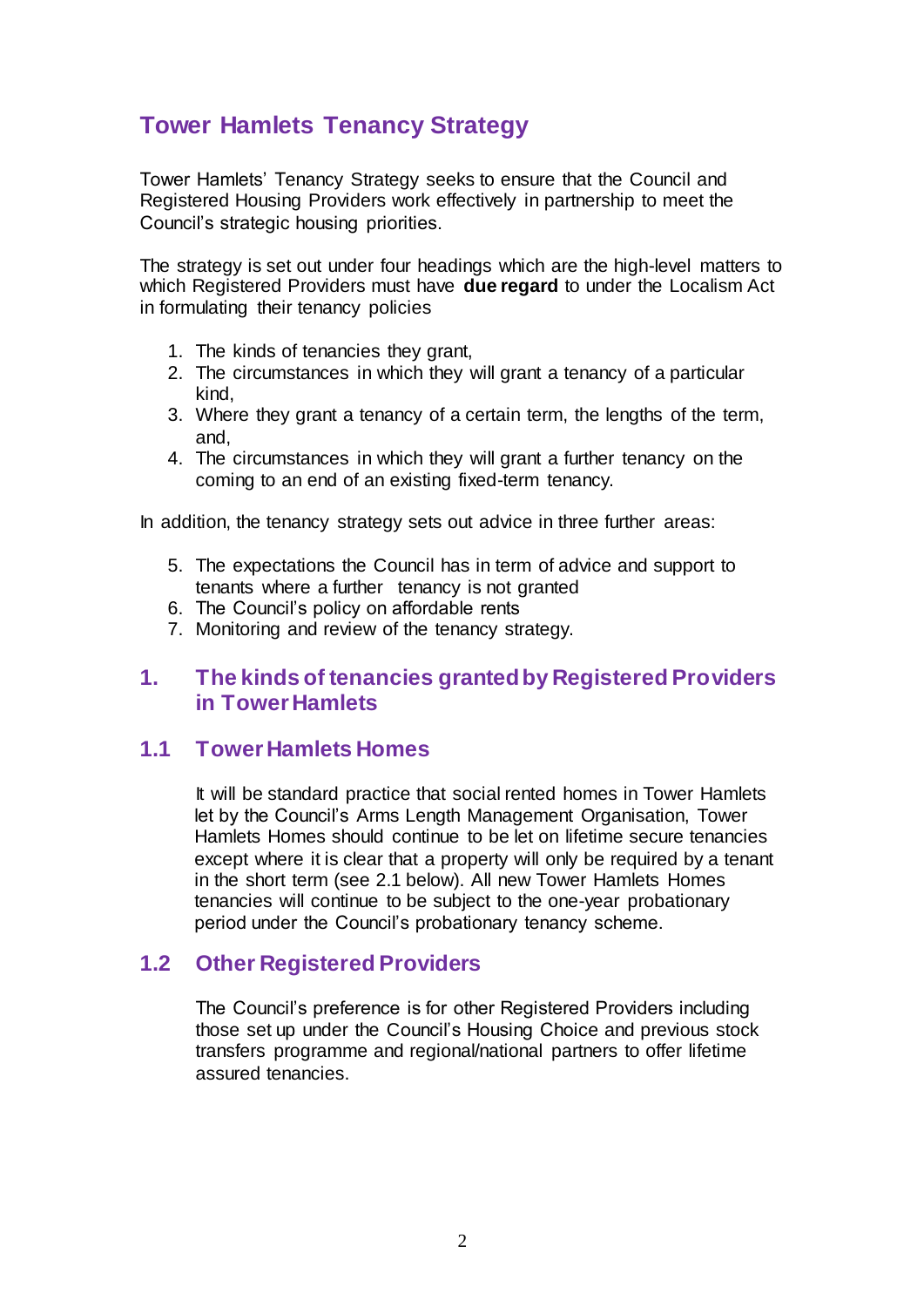# **1.3 Other types of tenancies**

**Introductory or starter tenancies**: Registered Providers can also use introductory or starter tenancies (in combination with either lifetime or where adopted, fixed-term tenancies) as part of their own agreed tenancy policies and in accordance with government guidance and regulations.

## **1.4 Short-term accommodation:**

This tenancy strategy does not apply to tenancy / license arrangements for specific housing used as short-term accommodation is used to meet supported housing needs, and temporary accommodation provided to homeless applicants.

# **2.0 The circumstances in which Registered Providers offer different types of tenancy**

# **2.1 Tower Hamlets Homes**

The Council will make provision for the discretionary use of fixed term tenancies in the circumstances set out below by Tower Hamlets Homes. These will only be used in cases where it is clear that the property will only be required in the short term and where a lifetime tenancy would not be appropriate. In these cases, a flexible or fixed term tenancy will be used. The express terms of the tenancy will be set out in the notice that must be served on the tenant, informing them that the tenancy is to be fixed term. The terms should mirror those of a secure tenancy except where the legislation states otherwise e.g. succession rights. What should be granted is a form of secure tenancy but one that is limited in time. Any use of such tenancies will be expected to be subject to approval and monitoring by senior management.

The only circumstances where the clause could be used would be in order to alleviate a situation where a tenant has a terminal illness and requires a property on shorter term basis with additional care.

When deciding whether to end fixed term tenancies in these circumstances Tower Hamlets Homes will be required to ensure that the following best practice be applied:

- that clear advice and information is given at the outset of a fixed-term tenancy on the process for granting a new one;
- what criteria is used when deciding whether a further tenancy should be granted at the end of a fixed-term, and
- when considering the actions to be taken where it is decided not to grant a further tenancy, to ensure that tenants affected are able to secure suitable alternative accommodation.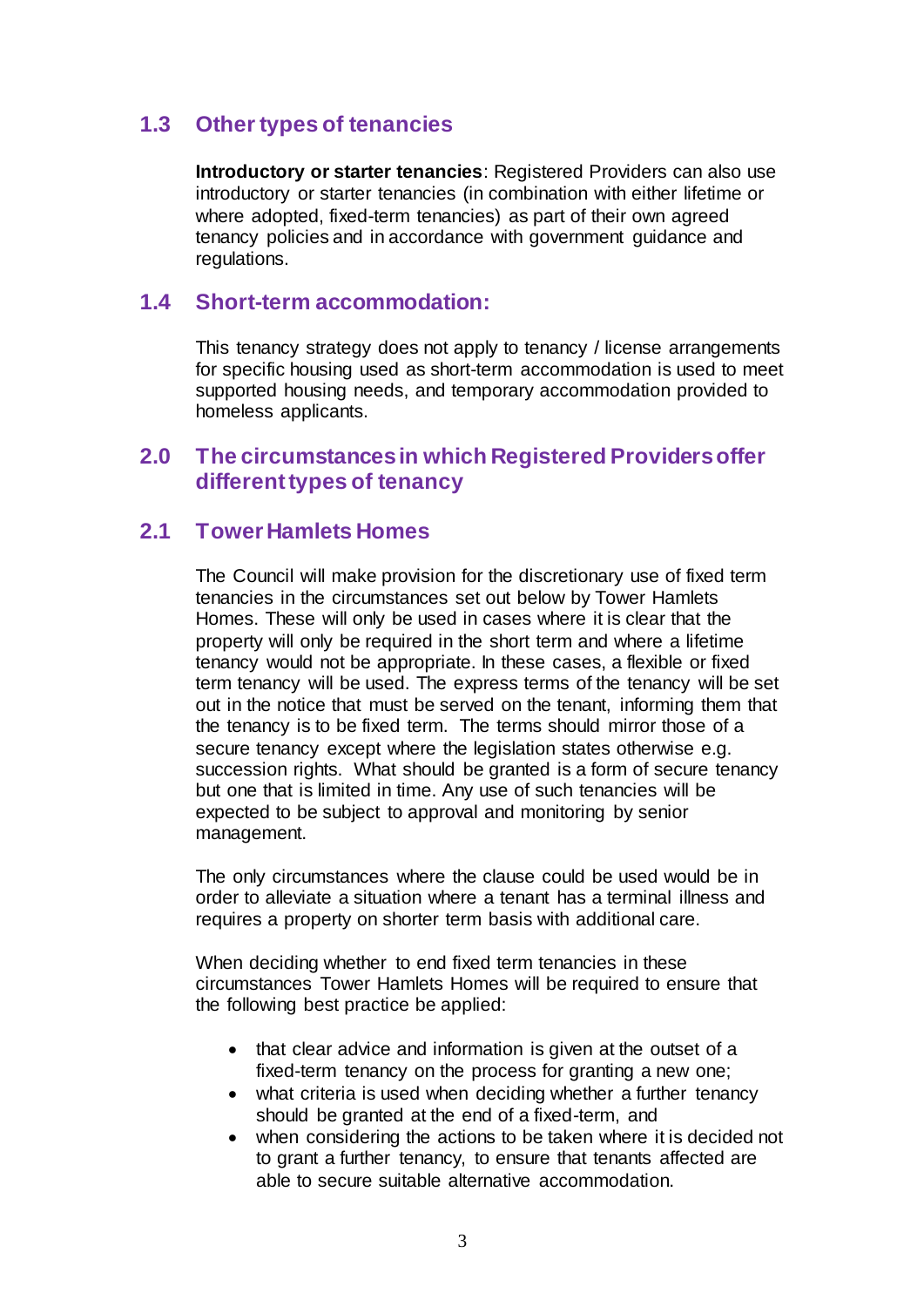Tower Hamlets Homes will:

- Contact all tenants at least nine months before the end of their fixed term tenancies and give them notice of their intended review
- In line with Section 107D of the Localism Act give tenant six months' notice of their intention not to grant a new tenancy at the end of a fixed-term,
- at the point of giving notice or earlier, discuss alternative housing options with the tenant,
- put in place a bespoke individual plan for advising and/or assisting the tenant to secure suitable alternative housing,
- give clear details to the tenant about how to appeal against a decision not to grant a new tenancy.

# **2.2 Other Registered Providers**

The Council recognises that Registered Providers may wish to introduce fixed-term tenancies in some circumstances in order to manage their own stock efficiently and in line with local priorities and to assist in the delivery of the Mayor of London's affordable housing programme.

Where this is the case, we ask that each Registered Provider provide the Council with a copy of its policy, setting out the type of fixed-term tenancies it will use and for the length of the term. We expect Registered Providers to have due regard to the conditions for use of fixed term tenancies set out below. We will expect Registered Providers to participate in a review of the strategy and the impact on lettings patterns in the borough.

# **3.0 The length of tenancy terms**

- **3.1** In those cases where Registered Providers offer fixed-term tenancies, the term should be for a minimum length of five years. However, decisions on the length of tenancy should take particular account of the longer term needs of the following groups who should be given either lifetime or longer term tenancies.
	- **People with long-term illness or disability**

Tenants with long-term illness or disabilities who have been rehoused with either adaptations or specific local support packages should be given lifetime tenancies.

**Households with children**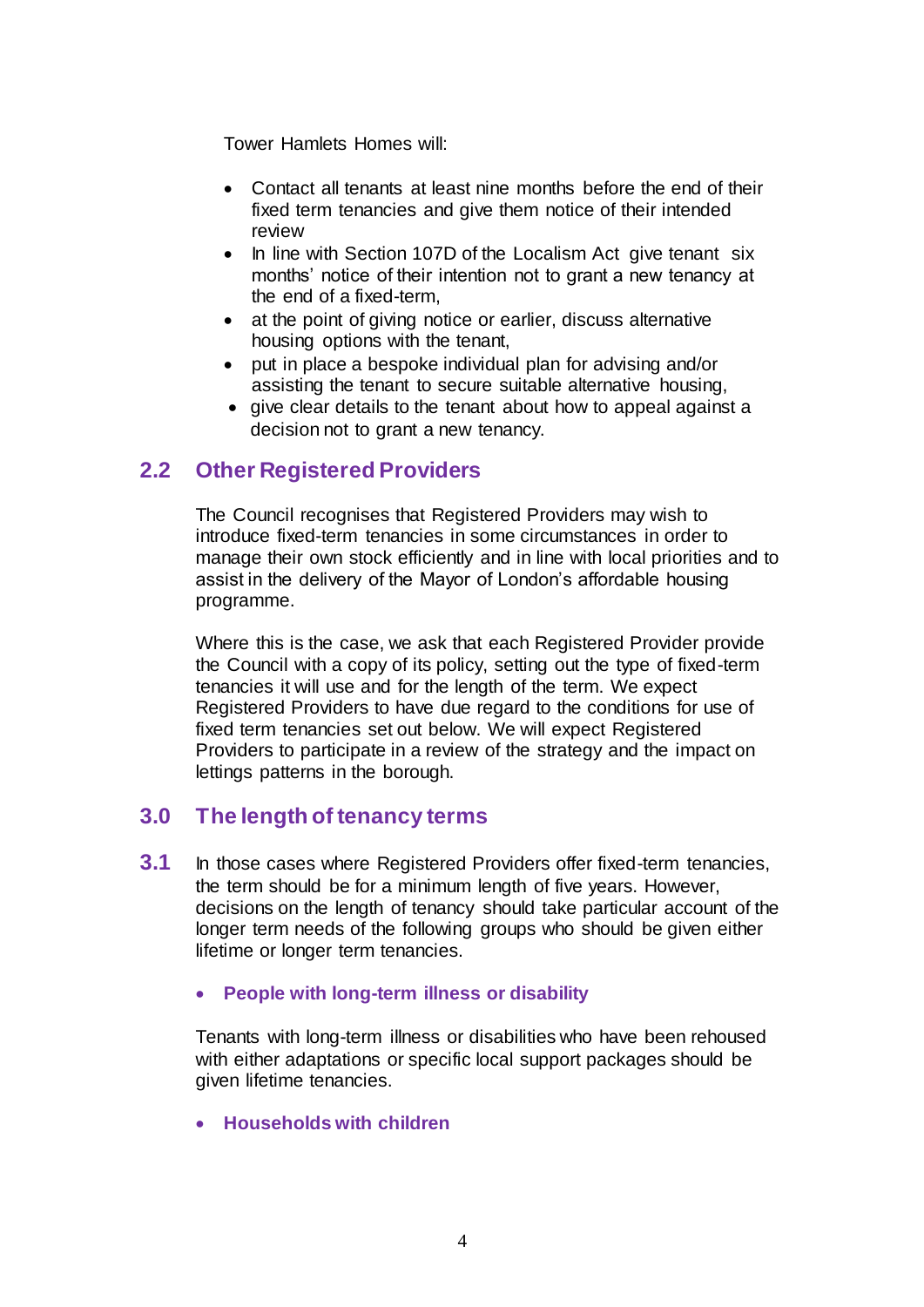Households where children under the age of 10 years of age are very unlikely to require rehousing to a smaller property within 5 years of being rehoused. Registered Providers should consider granting a fixed term tenancy of at least 10 or possibly 15 years in these circumstances to enable parents to make a commitment to local education and community services.

#### **Older People**

Older people without dependents who are rehoused into a home which is ordinarily expected to meet their needs for the rest of their life should be offered lifetime tenancies.

### **Transferring secure tenants**

Secure tenants who transfer in order to meet their housing needs should always be offered a lifetime tenancy as required under the Localism Act. Transfers could include those facilitated through the Housing Moves and the Seaside and Country Homes schemes for the over 60's age group.

# **4.0 The circumstances in which a further tenancy will be granted**

- **4.1** The Council's expectation is that a new tenancy would be normally be granted at the end of a fixed-term to the property they already live in unless the tenant's circumstances have changed in line with the Registered Provider's own tenancy policy.
- **4.2** A further tenancy should always be offered where the household circumstances in terms of size of the property required and housing need of the tenants have not changed.
- **4.3** The Council does not support the ending of fixed term tenancies where the tenant is not in breach of their tenancy agreement. In those situations where a fixed term tenancy is to be terminated and the property recovered, this should only be achieved through obtaining a court order, having first given the tenant the opportunity to have the decision to terminate the tenancy reviewed.
- **4.4** The Council does not support using income criteria by Registered Providers. In deciding whether a further tenancy will be granted. The Council is of the view that tenants should be encouraged to seek employment and improve their financial circumstances.

Where a Registered Provider uses income criteria to inform a decision on whether to grant a further tenancy, clear and unambiguous criteria should be applied. It should be noted that those tenants who are rehoused through the Tower Hamlets Common Housing Register are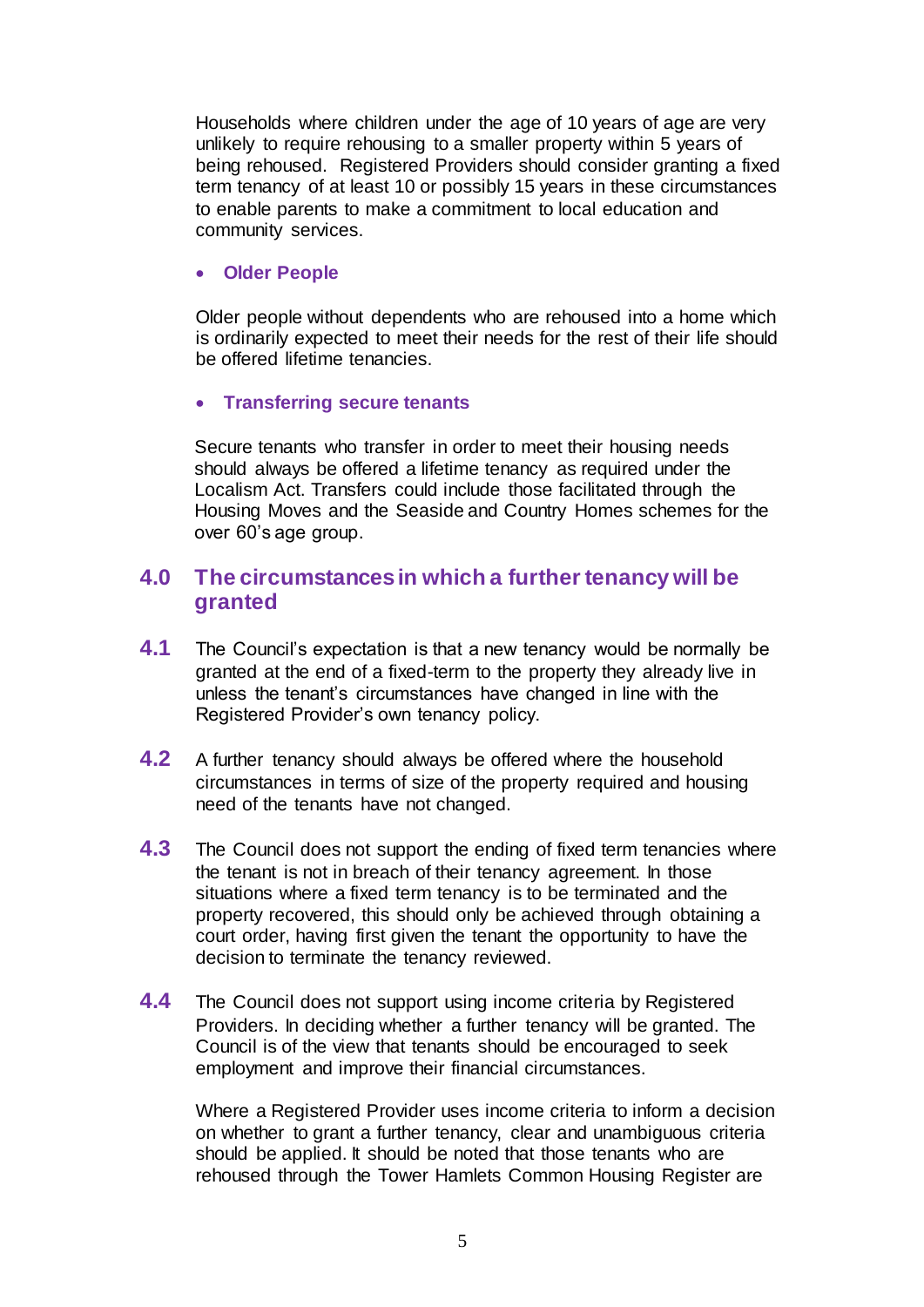not subject to an income check, so when renewing fixed term tenancies, Registered Providers will not have a base income level from the start of the tenancy to compare with if they do apply an income cap as part of any policy.

- **4.5** Where there has been a change in circumstances which could give consideration to a tenancy not being renewed, the Registered Provider should also take into account individual households employment or voluntary sector contributions. If such contributions or benefits would be undermined by a tenancy not being renewed, the Registered Provider should give due consideration to extending the fixed term of the tenancy.
- **4.6** Where a further tenancy is granted, the Council expects the Registered Provider to continue with the rent formula agreed at the time of the original letting and to not rebase the rent formula in line with the housing market (see 6.4 below).

# **5.0 Advice and support to tenants where a further tenancy is not granted**

- **5.1** Registered Providers should work with the council to ensure that the following best practice be applied:
	- that clear advice and information is given at the outset of a fixed-term tenancy on the process for granting a new one;
	- what criteria is used when deciding whether a further tenancy should be granted at the end of a fixed-term, and
	- when considering the actions to be taken where it is decided not to grant a further tenancy, to ensure that tenants affected are able to secure suitable alternative accommodation.
- **5.2** Our expectation is that Registered Providers will in line with the requirements of the Localism Act:
	- Contact all tenants at least nine months before the end of their fixed term tenancies and give them notice of their intended review
	- In line with Section 107D of the Localism Act give tenant six months' notice of their intention not to grant a new tenancy at the end of a fixed-term,
	- at the point of giving notice or earlier, discuss alternative housing options with the tenant,
	- put in place a bespoke individual plan for advising and/or assisting the tenant to secure suitable alternative housing,
	- give clear details to the tenant about how to appeal against a decision not to grant a new tenancy.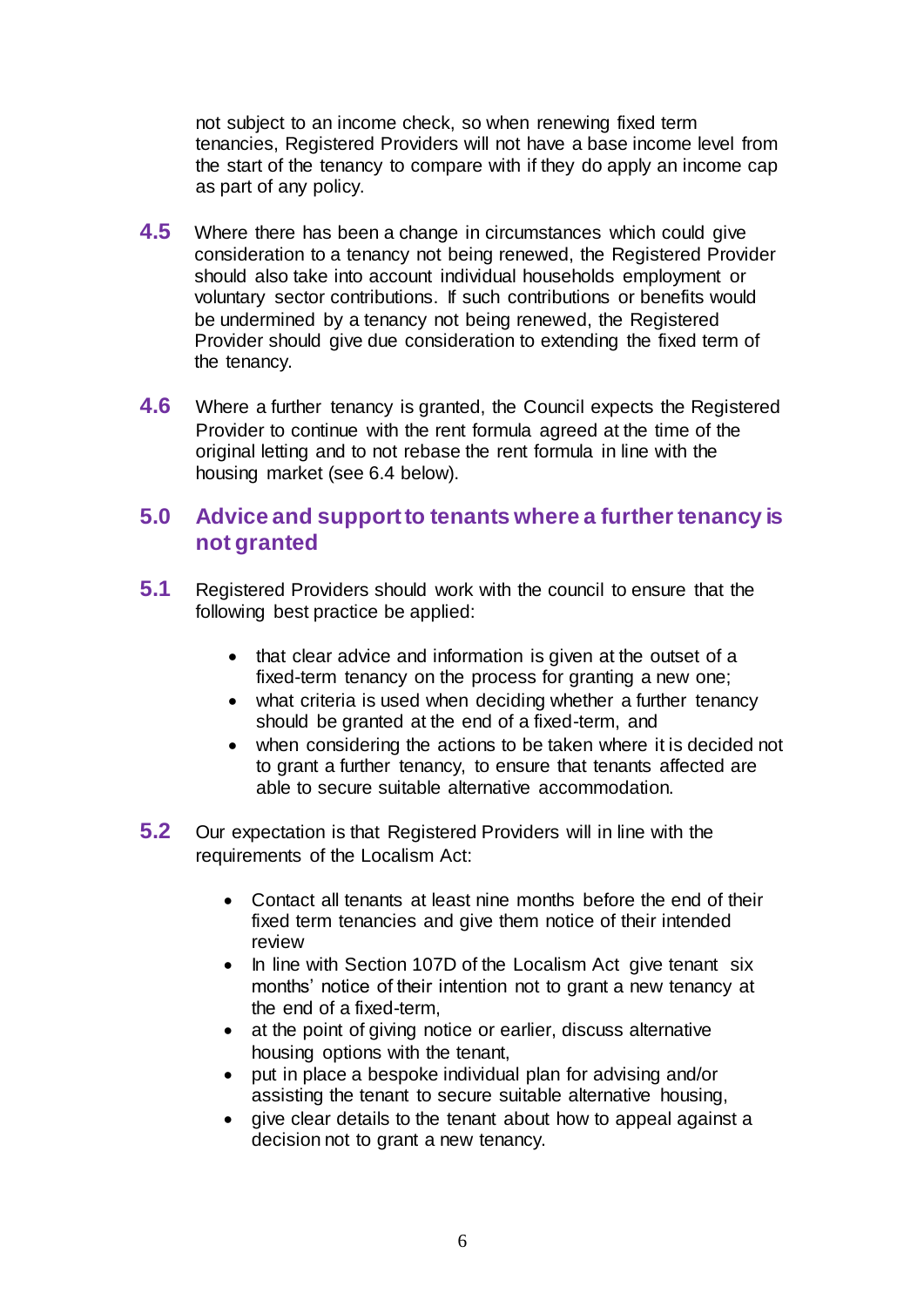- **5.3** The Council would expect the tenant to be assisted in their rehousing either into an appropriate property in their own housing stock or into the private sector through either renting, shared ownership or outright ownership where the tenant can afford to make this choice.
- **5.4** The Council expects the rehousing to take place without any burden on the Council and for the property to be let to a household whose need can be met effectively.
- **5.5** Where a decision is taken not to grant a new tenancy at the end of a fixed term this should not result in the risk of a former tenant potentially being treated as statutorily homeless It is particularly important that families with children do not become homeless as the result of such a decision, to avoid disruptive changes to their lives and the possible making of a homeless application.

# **6.0 Affordable Rent**

- **6.1** Alongside the Localism Act, the Government has introduced a framework for delivering new affordable housing. The GLA has agreed a new Affordable Homes Programme to deliver new housing over the Comprehensive Spending Review period, ending in 2015. As part of the revised grant arrangements, Registered Providers will be able to charge affordable rents, up to 80% of local market levels on both new properties together with a proportion of re-let properties through a contractual agreement with the GLA.
- **6.2** The Council has carried out research and developed guidance on what it considers an acceptable level for affordable rents. The table below provides an indication of what acceptable affordable rent levels are likely to be for the borough as a whole. This has been informed by the research carried out by POD (2011) and updated in 2012 which takes account of local socio-economic circumstances. In practice, each scheme will need to apply rent levels which reflect the particular local housing market of that area and the needs of the borough. These rent levels will need to be agreed with the Council as part of the development management process.

| 1 bed | 65% |
|-------|-----|
| 2 bed | 55% |
| 3 bed | 50% |
| 4 bed | 50% |

**6.3** The Council will support new housing development proposals, which include affordable rent homes only where the provision of social rent homes has been maximised, specifically for larger family homes. This approach enables the housing needs of the borough to be met - as identified in the Strategic Housing Market Assessment. These